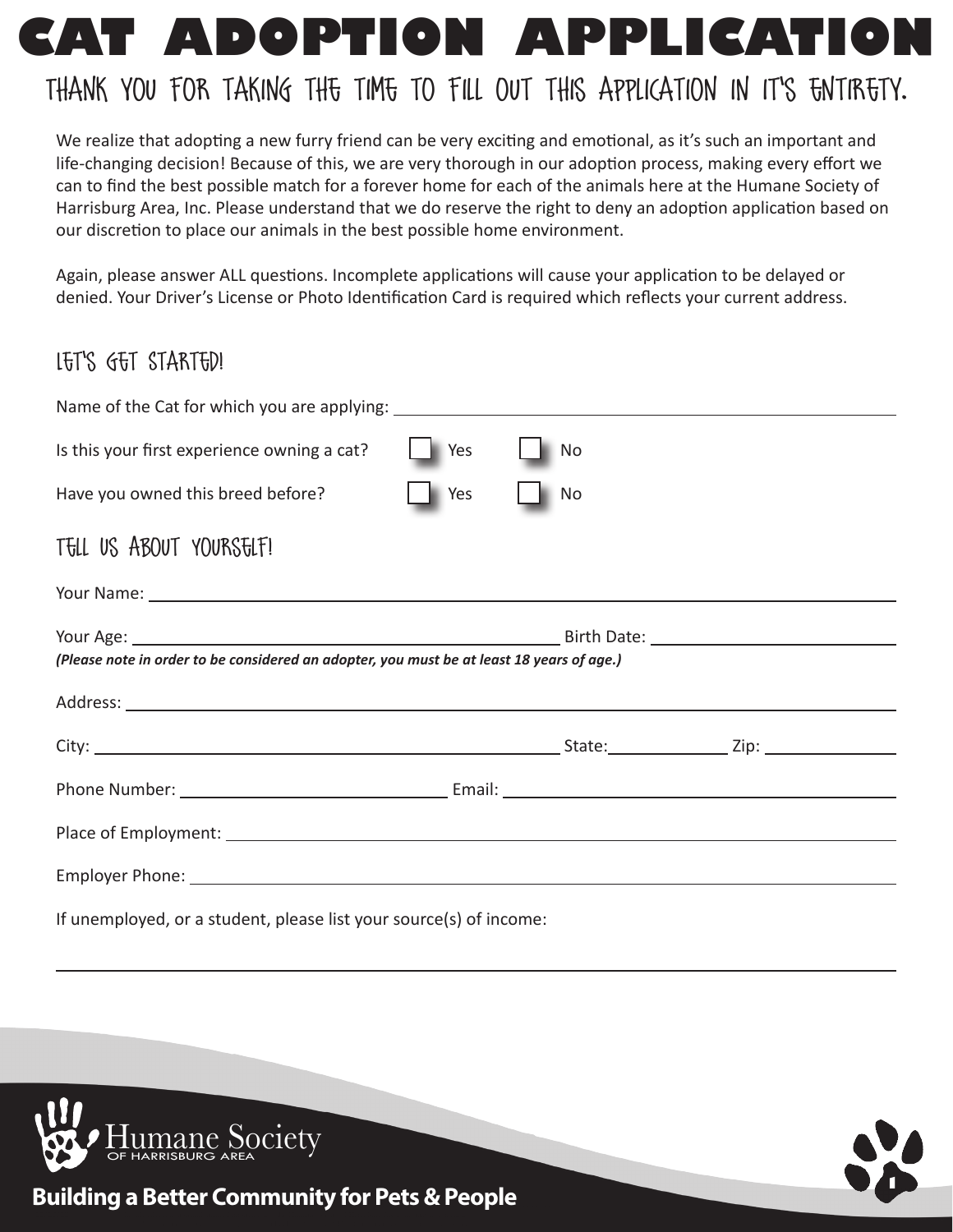List the names and ages of any persons living with you, and their relationship to you:

| (Please list any additional persons on the back of this page)                                                  |                     |                  |             |
|----------------------------------------------------------------------------------------------------------------|---------------------|------------------|-------------|
| Does anyone in your household have cat allergies?                                                              |                     | Yes<br>No.       |             |
| Are they on medication for it?                                                                                 |                     | Yes<br>No        |             |
| Have any members of your family ever been charged with and/or convicted of Animal Cruelty?                     |                     |                  |             |
| <b>Yes</b><br>$\blacksquare$ No                                                                                |                     |                  |             |
| Have you ever adopted an animal from a shelter before?                                                         |                     | Yes<br>No.       |             |
|                                                                                                                |                     |                  |             |
| Have you ever taken an animal to a shelter before?                                                             |                     | Yes<br><b>No</b> |             |
|                                                                                                                |                     |                  |             |
|                                                                                                                |                     |                  |             |
| TELL US ABOUT YOUR HOME!                                                                                       |                     |                  |             |
| Do you currently:     Own                                                                                      | Live with Relatives | Rent             | Rent to Own |
| Type of home:<br>  Single-Family                                                                               | Townhome or Condo   | Apartment        | Mobile Home |
| Long-Term Hotel/Motel Room<br>(Please list name of the hotel/motel and location): ____________________________ |                     |                  |             |
| Are you willing to provide proof of a mortgage/homeownership?                                                  |                     | Yes              | No          |
| If you rent your home, please list the name and phone number of your landlord:                                 |                     |                  |             |
|                                                                                                                |                     |                  |             |
|                                                                                                                |                     |                  |             |

### Tell Us About Your Other Pets!

Please note that any current animals living in your home must be up-to-date on their Rabies and Distemper vaccines in order for the staff at the Humane Society of Harrisburg Area, Inc. to accept your adoption

**2**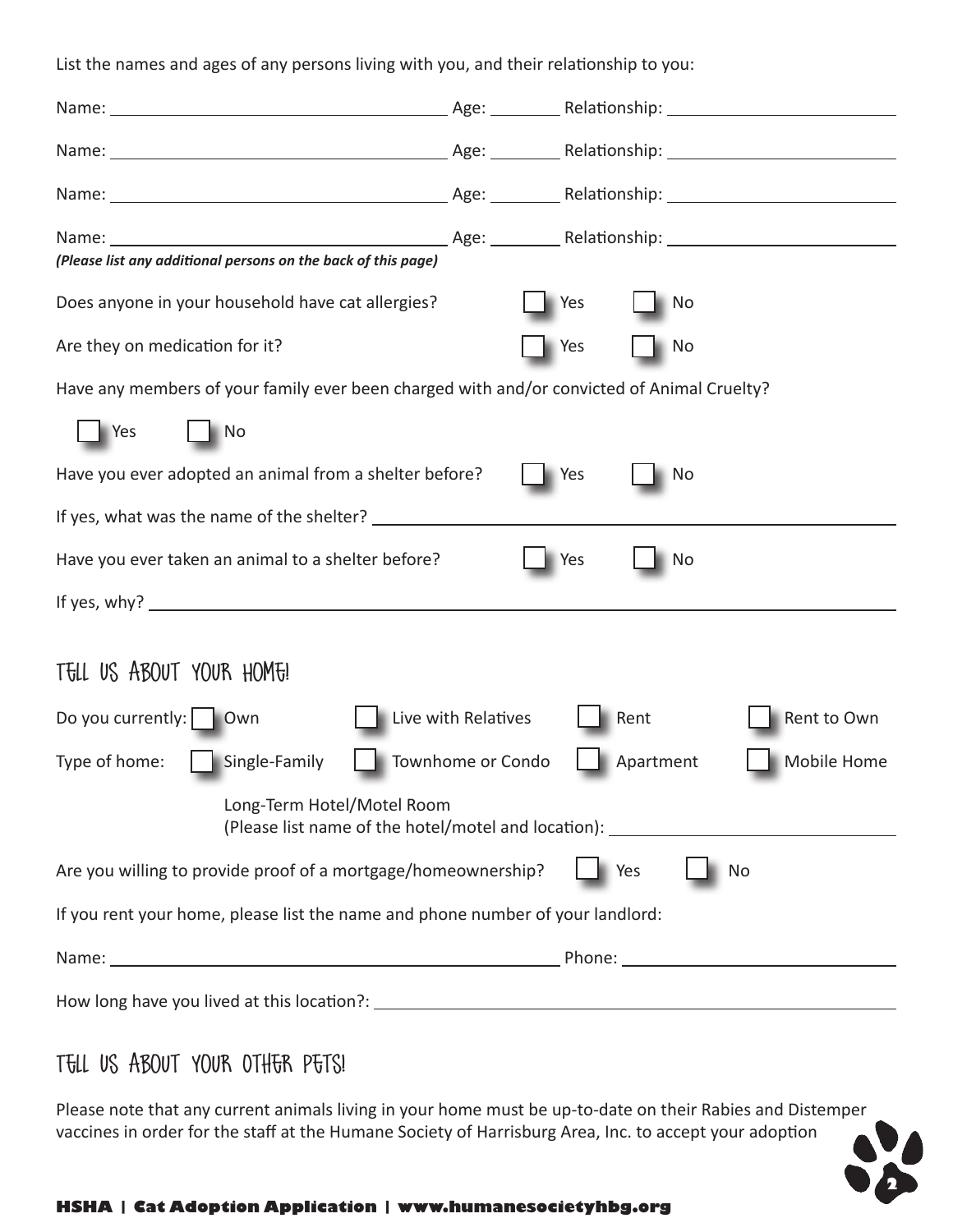application. In addition, vaccines can take a maximum of five days to be effective in providing protection to your pet. Therefore, we enforce a strict five day waiting period between the time your current animals are vaccinated and the ability for an HSHA animal to be adopted into your home.

Please list other animals currently in your home:

| Animal #1: |                                                      |                                                                               |  |
|------------|------------------------------------------------------|-------------------------------------------------------------------------------|--|
|            |                                                      |                                                                               |  |
|            |                                                      | Please circle: Male or Female Meutered or Spayed                              |  |
|            |                                                      |                                                                               |  |
|            |                                                      |                                                                               |  |
| Animal #2: |                                                      |                                                                               |  |
|            |                                                      |                                                                               |  |
|            |                                                      | Please circle: Male or Female Meutered or Spayed                              |  |
|            |                                                      |                                                                               |  |
|            |                                                      |                                                                               |  |
| Animal #3: |                                                      |                                                                               |  |
|            |                                                      |                                                                               |  |
|            |                                                      | Please circle: Male or Female Meutered or Spayed                              |  |
|            |                                                      |                                                                               |  |
|            |                                                      | (Please list any additional animals on the back of this page.)                |  |
|            | TELL US ABOUT THE PETS YOU'VE HAD BEFORE!            |                                                                               |  |
|            |                                                      | How many dogs and cats have you owned in the past 5 years?                    |  |
|            |                                                      | ______________________Dogs _________________Cats _______________________Other |  |
|            | Please list prior animals and what happened to them: |                                                                               |  |
| Animal #1: |                                                      |                                                                               |  |
|            |                                                      |                                                                               |  |
|            |                                                      |                                                                               |  |
|            |                                                      |                                                                               |  |

#### **HSHA | Cat Adoption Application | www.humanesocietyhbg.org**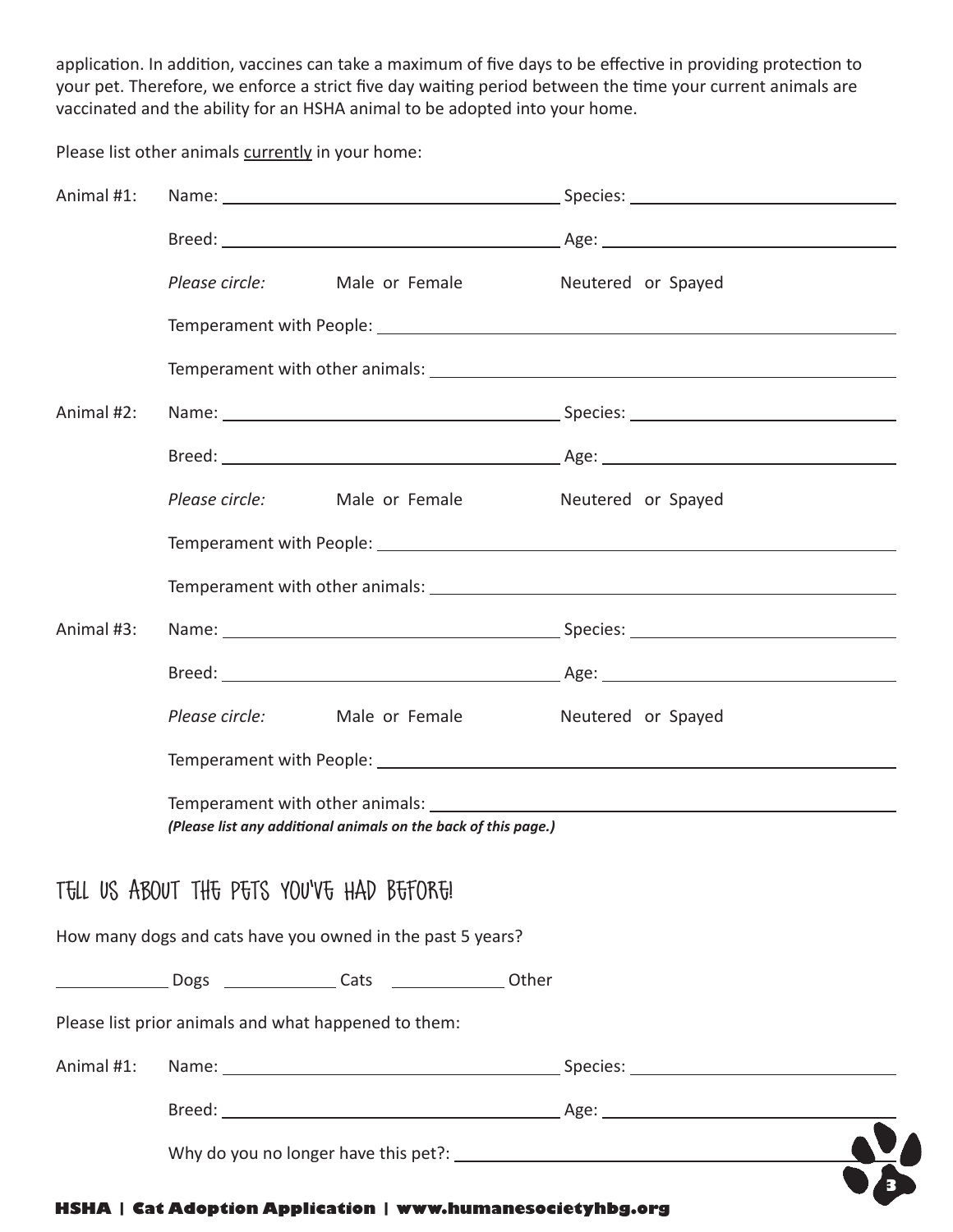| Animal #2:                                                     |                                                                                                                |                                            |  |
|----------------------------------------------------------------|----------------------------------------------------------------------------------------------------------------|--------------------------------------------|--|
|                                                                |                                                                                                                |                                            |  |
|                                                                |                                                                                                                |                                            |  |
| Animal #3:                                                     |                                                                                                                |                                            |  |
|                                                                |                                                                                                                |                                            |  |
| (Please list any additional animals on the back of this page.) |                                                                                                                |                                            |  |
|                                                                | TELL US ABOUT YOUR PLANS FOR THIS (AT!                                                                         |                                            |  |
| Will this cat be an:                                           |                                                                                                                |                                            |  |
|                                                                | Outside Cat (cat will live freely on your property)                                                            | Indoor Cat (cat will live inside the home) |  |
|                                                                | Outdoor/Indoor Cat (cat will live outside part of the time)                                                    |                                            |  |
|                                                                | Please Describe: 1999 and 2009 and 2009 and 2009 and 2009 and 2009 and 2009 and 2009 and 2009 and 2009 and 200 |                                            |  |
|                                                                |                                                                                                                |                                            |  |
|                                                                |                                                                                                                |                                            |  |
|                                                                | Please check one of the options below to explain the primary residence for this cat:                           |                                            |  |
| Fenced Yard                                                    | Inside the Home<br>Patio/Porch                                                                                 | Garage                                     |  |
| <b>Basement</b>                                                | Outdoor Kennel<br>Barn                                                                                         |                                            |  |
|                                                                |                                                                                                                |                                            |  |
|                                                                |                                                                                                                |                                            |  |
|                                                                |                                                                                                                |                                            |  |
|                                                                |                                                                                                                |                                            |  |
|                                                                | Will there be an adult home during the day? $\Box$ Yes                                                         | No                                         |  |
|                                                                |                                                                                                                |                                            |  |
|                                                                | What do you do - or plan to do with your animal(s) while you are on vacation?: ______________________________  |                                            |  |
|                                                                |                                                                                                                |                                            |  |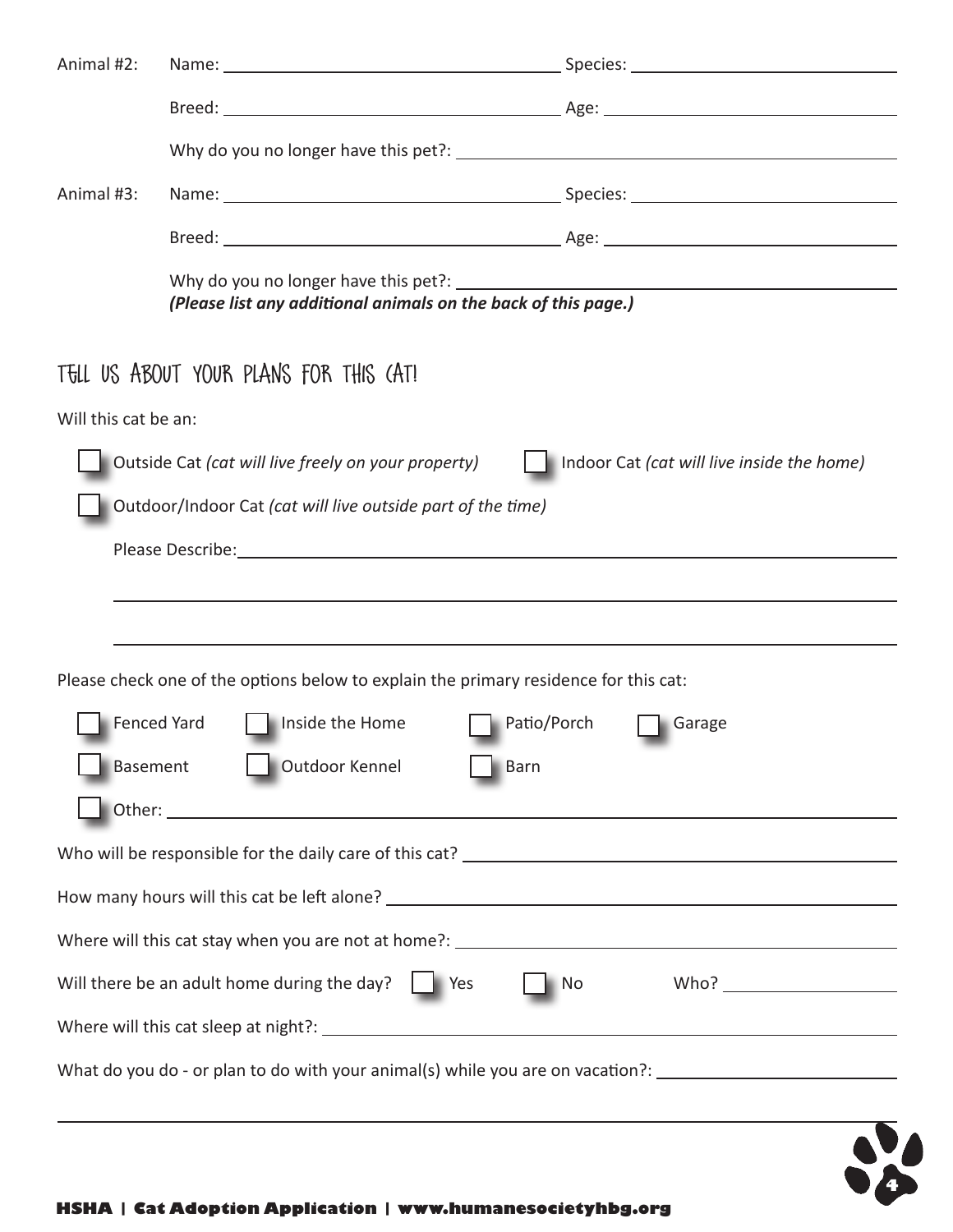How much money do you expect to have to spend on this cat each year *(this includes a minimum of annual check-ups, grooming, vaccinations, and food)*?: <u> 1980 - Johann Barn, mars an t-Amerikaansk politiker (</u>

If you had to get rid of this particular cat, what would you do?:

Why do you wish to adopt this particular cat?

| Companion for You/Spouse                                | Companion for Child/Children | Companion for Other Pet             |
|---------------------------------------------------------|------------------------------|-------------------------------------|
| It will be a gift for $\frac{1}{\sqrt{1-\frac{1}{2}}}\$ | Replace Lost/Deceased Pet    | Mouser                              |
| <b>Barn Cat</b>                                         | Breeding                     | $\Box$ Other (please explain below) |

# P<del>U</del>RSONAL RUTURUM (Please do NOT list family members)

| Phone: <u>Communication</u> Contract Communication Communication Communication Communication Communication Communication |
|--------------------------------------------------------------------------------------------------------------------------|
|                                                                                                                          |
|                                                                                                                          |
|                                                                                                                          |
|                                                                                                                          |
|                                                                                                                          |
|                                                                                                                          |
|                                                                                                                          |
|                                                                                                                          |
|                                                                                                                          |
|                                                                                                                          |

### YOUR VETERINARIAN!

 $\overline{a}$ 

*To expedite the application process, please provide us with proof of your current pets' up-to-date*  vaccine records/documentation. If this is your first pet, please list the veterinarian you plan to see for the care *of your dog.*

Are your current pets up-to-date on vaccines? | | Yes | | No

Is your named listed as the Primary Owner of the listed pet(s) with the Vet or Clinic's office?



If you answered no, who's name is listed as the Primary Owner?